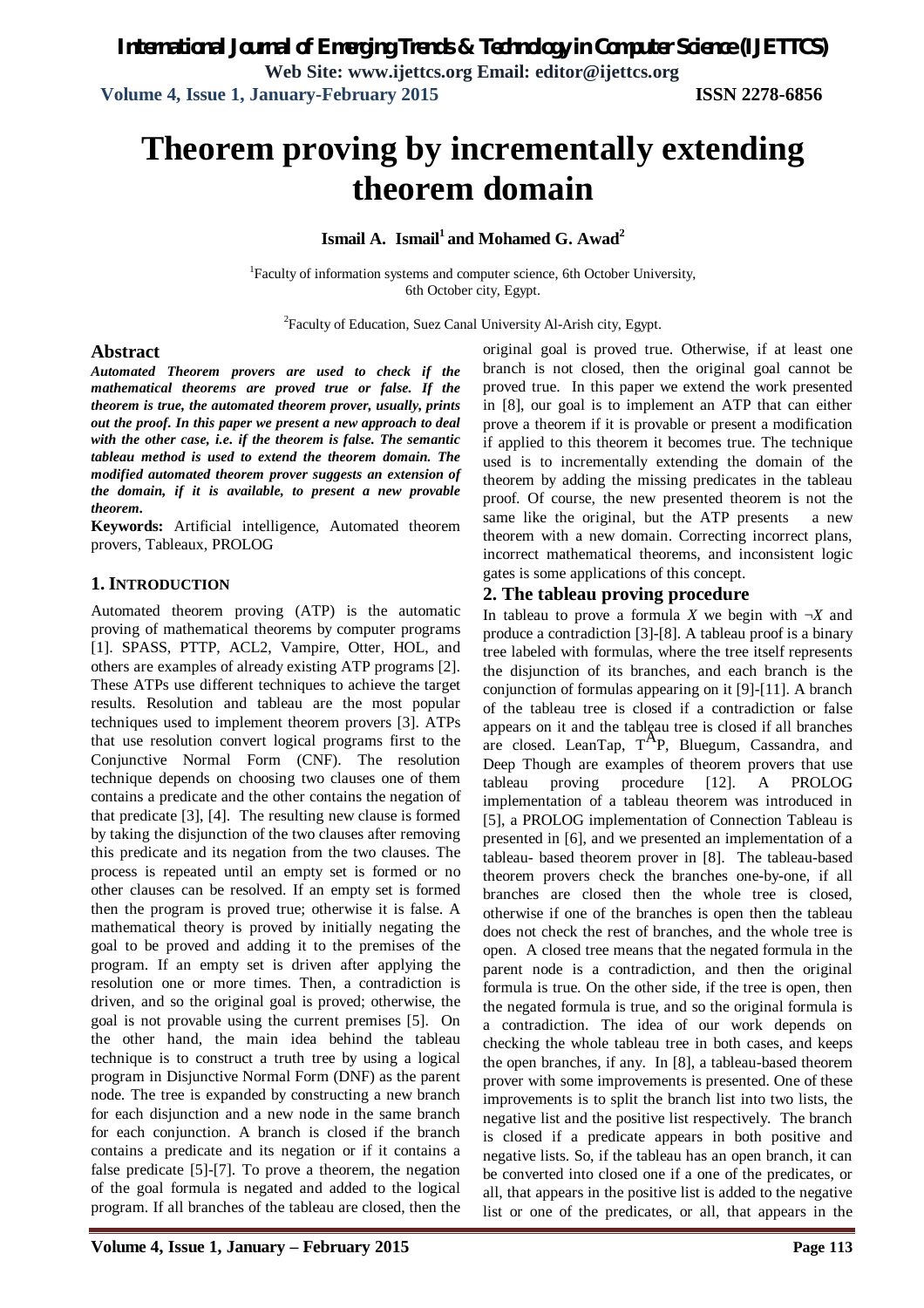# *International Journal of Emerging Trends & Technology in Computer Science (IJETTCS)* **Web Site: www.ijettcs.org Email: editor@ijettcs.org**

# **Volume 4, Issue 1, January-February 2015 ISSN 2278-6856**

negative list is added to the positive list. We can keep track of all these predicates that appear in the positive/negative list of the open branch but does not appear in the negative/positive list. After checking all open branches of the tableau tree, we will have a list of all predicates that make branches open. In the original Tableau, the formula X is a theorem if the formula  $\neg X$  in the parent node of the tableau causes the tableau tree to be closed, i.e., all the branches of the tableau is closed. From the approach presented in [8] point of view, a tableau is closed if the list O is empty, where O is the open branches list. If the list O is not empty, then the original formula X is not a theorem, and the list O will contain the predicates that make the tableau open and more work is needed to make this formula provable, i.e. we need to add disjunction of these predicates to the original formula X to make X provable. In Prolog, the predicates flatten/2 and list\_to\_set/2 will output a new list RO from the list O without redundancy. Of course, we can simply add the conjunction of all of all predicates in RO to the formula, at the tableau's parent node,  $\neg X$ , or the disjunction of the negation of these predicates to the original formula X. this way is both simple and trivial, amore convenient method is needed to add the minimum number of predicates to the original theorem. If the predicates is added one-by-one and in every time the tableau is checked if it is closed or not, does not guarantee that the set of added predicates are the minimum set. A more intelligent and simple way to add the disjunction of the minimum number of predicates to the original theorem is to incrementally extending the domain of the theorem step by step using the power set of the negation of the open list O. If the original formula is  $X, Y = neg X, O$  is the open branches of the tableau, and RO is the list of predicates that makes branches open, i.e. the contradiction list. Let NRO is the list that contains the negative of predicates in RO list and let PO is the power set of NRO. Adding any predicates to the closed branches will not change the state of the branch, it is already closed, but adding predicates to the open branch can change the state of the branch from open to close. To reduce the work, if the proposed ATP is attempting to correct a theorem by closing the open branches, it will not add any predicates to the closed branches in the correction stage and it will work only with open ones. The ATP will add the smallest set in PO to all open branches in the tableau, i.e. to all branches in the list O, and it will check if these branches become closed. If the branches in O are closed then the whole tableau tree is closed. If the branches in O are not closed then the ATP will take the next smallest set in PO and repeat the previous work. If PO is empty, then the ATP will not be able to extend the improvable theorem to a provable one. For example, the theorem P and  $\neg P$  is improvable and the proposed ATP could not extend it to a provable one, since the. On the other hand, If the branches in O become closed then the open tableau can be extended to a closed one using the current smallest set from list PO.

The following pseudo code shows how the proposed ATP works. Let X is the original formula  $Y=$  neg  $X$ Construct the tableau tree of Y and save it in Z If Z is closed then print(' X is a Theorem') Else Store all open branches in O Store all unrepeated predicates in O in RO NRO= neg RO PO is the power set of NRO. Repeat H= smallest set in PO Add H to all branches of O PO=PO-H check if O is closed. Until O is closed or PO is empty or all branches of O are closed if PO is empty and O is open then print('can't extend X to a provable theorem') End

if O is closed then

print('X can be extended to a provable theorem using') print(H)

End End..



**Figure 1** a flow chart of the proposed ATP